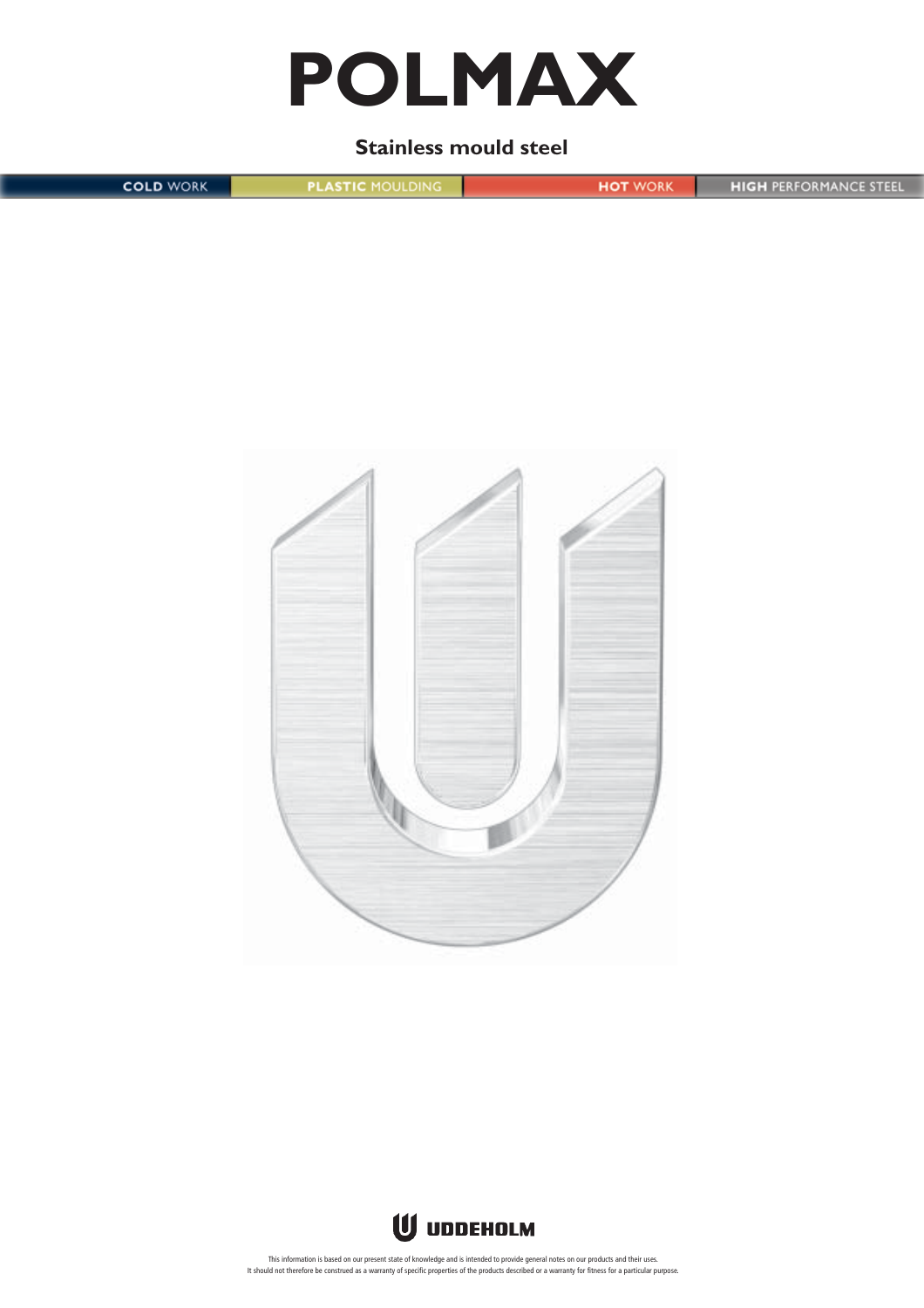## **General**

The rapid development in the hightech area is putting higher and higher demands on the tool steel. Surface finishes, which have not been possible to achieve with ordinary tool steel, are required. For these extreme requirements Polmax is the right choice.

New processes have been developed to meet the increased demands on surface finish. For Polmax methods like ESR (Electro Slag Remelting) and VAR (Vacuum Arc Remelting) are used in order to reduce inclusion levels to minimum amounts.

Characteristics found in Polmax:

- Excellent polishability
- Good corrosion resistance
- Good wear resistance
- Good machinability
- Good stability in hardening

| Typical analysis % | 0,38                                           | Si<br>0.9 | Mn<br>0.5 | Cr<br>13.6 | 0.3 |
|--------------------|------------------------------------------------|-----------|-----------|------------|-----|
| Delivery condition | Soft annealed to approx. 200 HB<br>Green/black |           |           |            |     |
| Colour code        |                                                |           |           |            |     |

## **Applications**

Examples on applications where extreme surface finishes are required:

- Lens moulds
- Moulds for compact discs and memory discs
- Moulds for medical applications.



# **Properties**

## **PHYSICAL DATA**

Hardened and tempered to 52 HRC. Data at room and elevated temperatures.

| Temperature                                                                     | $20^{\circ}$ C<br>(68°F)                      | $200^{\circ}$ C<br>(390°F)                    | $400^{\circ}$ C<br>(750°F)       |  |
|---------------------------------------------------------------------------------|-----------------------------------------------|-----------------------------------------------|----------------------------------|--|
| Density, kg/m <sup>3</sup><br>$lbs/in^3$                                        | 7800<br>0,282                                 | 7750<br>0,280                                 | 7700<br>0,277                    |  |
| Coefficient of thermal expansion<br>per °C from 20°<br>per °F from 68°F         | $11,0 \times 10^{-6}$<br>$6.1 \times 10^{-6}$ | $11,4 \times 10^{-6}$<br>$6.4 \times 10^{-6}$ |                                  |  |
| Thermal conductivity<br>W/m $\degree$ C<br>Btu in/ft <sup>2</sup> h $\degree$ F | 16<br>110                                     | 20<br>138                                     | 24<br>166                        |  |
| Modulus of elasticity<br>$N/mm^2$<br>psi                                        | 200 000<br>$29.0 \times 10^6$                 | 190 000<br>$27.6 \times 10^6$                 | 180 000<br>$26.1 \times 10^{-6}$ |  |
| Specific heat<br>J/kg $\degree$ C<br>Btu/lb°F                                   | 460<br>0,110                                  |                                               |                                  |  |

## **Strength of material**

The strength values are to be considered as approximate. The test samples have been hardened in oil from 1025°C (1875°F) and tempered twice to 52 HRC.

| Tensile strength, R <sub>m</sub> | $2050$ N/mm <sup>2</sup><br>300 000 psi |  |  |
|----------------------------------|-----------------------------------------|--|--|
| Yield point, R <sub>p0,2</sub>   | 1610 $N/mm^2$<br>234 000 psi            |  |  |

## **Corrosion resistance**

Polmax is resistant to corrosive attack by water, water vapour, weak organic acids, dilute solutions of nitrates, carbonates and other salts.

A tool made from Polmax will have good resistance to rusting and staining dure to humid working and storage conditions and when moulding corro-sive plastics under normal production conditions.

Polmax shows the best corrosion resistance when tempered at about 250°C (480°F) and polished to a mirror finish.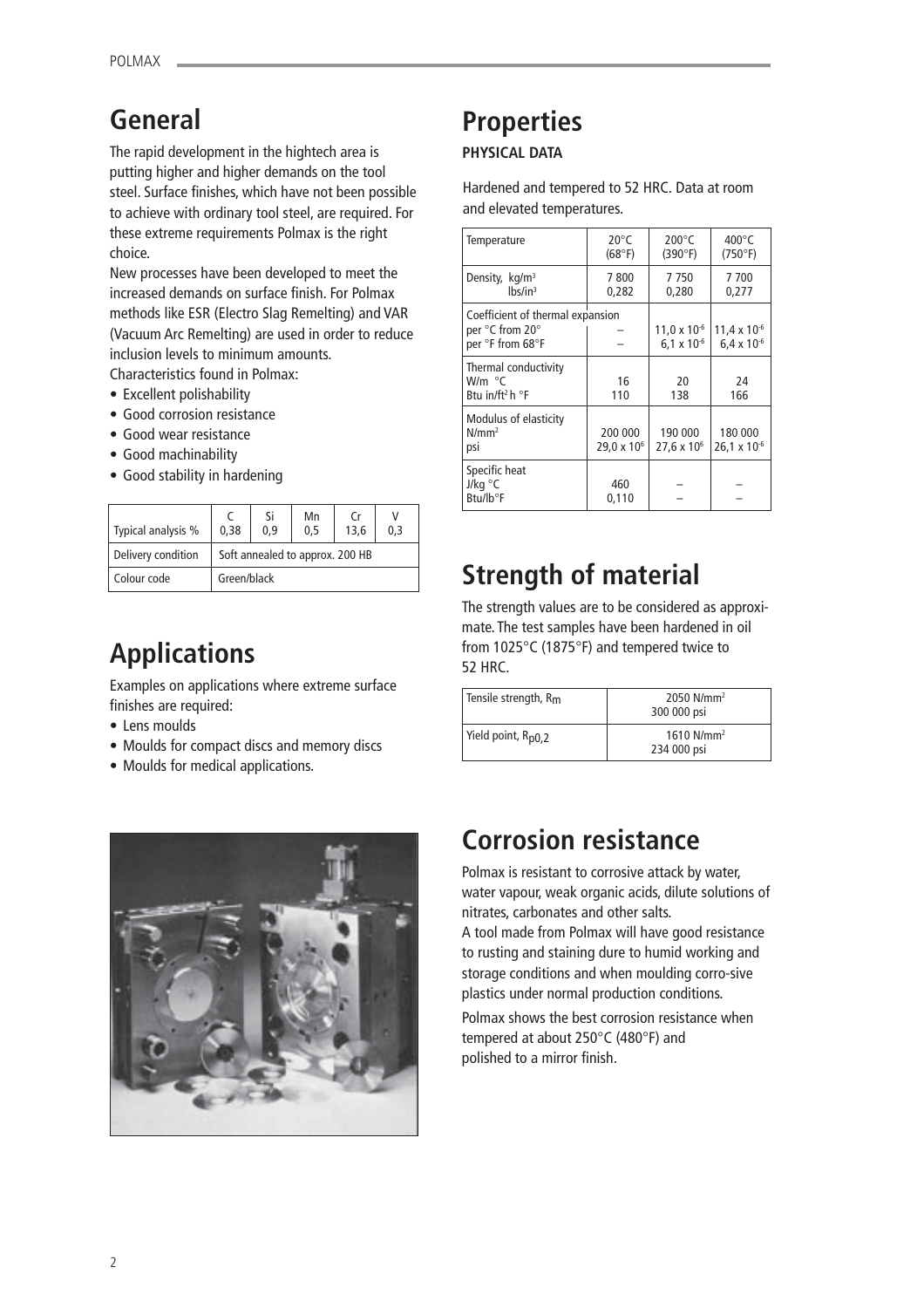## **Heat treatment**

### **SOFT ANNEALING**

Protect the steel and heat through to 890°C (1630°F). Then cool in the furnace at 20°C (40°F) per hour to 850°C (1560°F), then at 10°C (20°F) per hour to 700°C (1200°F), then freely in air.

### **STRESS-RELIEVING**

After rough machining the tool should be heated through to 650°C (1200°F), holding time 2 hours. Cool slowly to 500°C (930°F), then freely in air.

### **HARDENING**

Preheating temperature: 600–850°C (1110–1560°F) Austenitizing temperature: 1000–1050°C (1830– 1920°F) but usually 1020–1030°C (1870–1885°F)

| Temperature | Soaking time*<br>minutes | Hardness before<br>tempering |  |  |
|-------------|--------------------------|------------------------------|--|--|
| 1020        | 30                       | $56 + 2$ HRC                 |  |  |
| 1050        | 30                       | $57 + 2$ HRC                 |  |  |

 $*$  Soaking time = time at hardening temperature after the tool is fully heated through.

Protect the part against decarburization and oxidation during hardening.

## **QUENCHING MEDIA**

- Oil
- Martempering bath at 250–550°C (480–1020°F) then cool in air
- Vacuum furnace with sufficient overpressure
- Circulating air or atmosphere.

Note: Temper the tool as soon as its temperature reaches 50–70°C (120–160°F).

Hardness, grain size and retained austenite as a function of the austenitizing temperature



## **TEMPERING**

Choose the tempering temperature according to the hardness required by reference to the temper-ing graph. Temper twice with intermediate cooling to room temperature. Lowest tempering temperature 180°C (360°F). Holding time at temperature minimum 2 hours.

### Tempering graph



Note 1: Tempering at 250°C (480°F) is recommended for the best combination of toughness, hardness and corrosion resistance.

Note 2: Above curves are valid for small samples. Achieved hardness depends on mould size.

Note 3: A combination of high austenitizing temperature and low tempering temperature <250°C (480°F) gives a high stress level in the mould and should be avoided.

For maximum hardness and best combination of toughness, corrosion resistance and dimension stability during use, following heat treatment cycle is recommended



Subzero cooling is only required when demands on dimension stability during use are very high. Received hardness: 52– 54 HRC.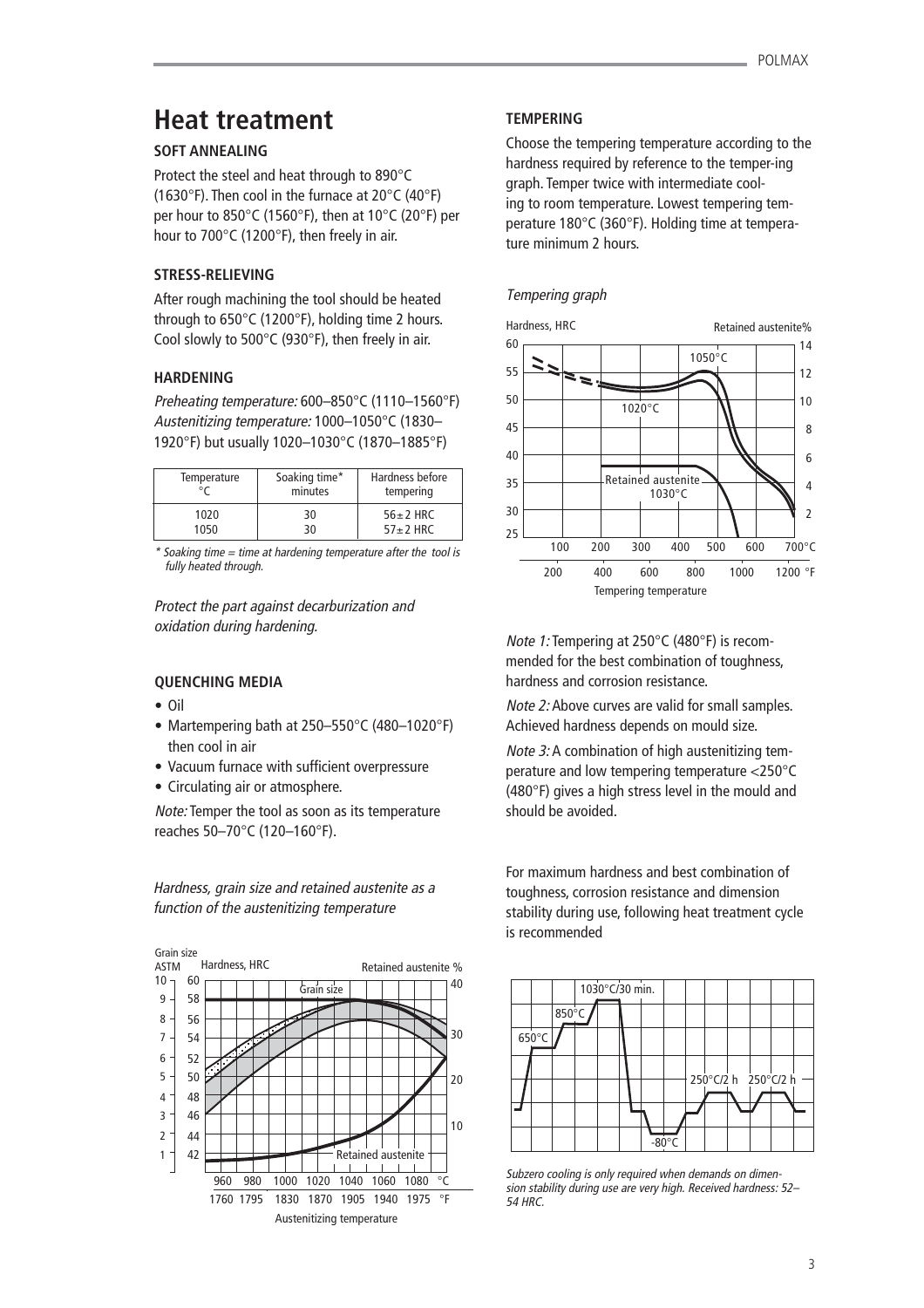## **Polishing**

Polmax has extremely good polishability in the hardened and tempered condition.

A slightly different technique is needed when polishing corrosion resistant tool steel compared with conventional tool steel. The main principle is to use smaller steps at the fine-grinding/polishing stages and try to grind to as fine surface as possible before starting the polishing operation. It is also important to stop the polishing operation immediately the last scratch from the former grain size has been removed.

### **PRACTICAL HINTS**

- Polishing should be carried out in dust- and draught-free places. Hard dust particles can easily contaminate the abrasive and ruin an almost finished surface.
- Each polishing tool should be used for **only one** paste grade and kept in dust-proof container.
- The polishing tools gradually become "impregnated" and improve with use.
- Hands and workpiece should be cleaned carefully between each change of paste grade, the workpiece with a grease solvent and the hands with soap.
- Paste should be applied to the polishing tool in manual polishing, while in machine polishing, the paste should be applied to the workpiece.
- The finer the grain size, the less thinning liquid.
- Polishing pressure should be adjusted to the hardness of the polishing tool and the grade of the paste. For the finest grain sizes, the pressure should only be the weight of the polishing tool.
- Heavy material removal requires hard polishing tools and coarse paste.
- Finish polishing of plastic moulds should be carried out in the release direction.
- Polishing should start in the corners, edges and fillets or the difficult parts of the mould.
- Be careful with sharp corners and edges, so they are not rounded off. Preferably use hard polishing tools.

Cleanliness in every step of the polishing operation is of such great importance that it can not be overemphasized.

## **Certificate**

To be sure Polmax fulfil the high demands on cleanliness, which is required to obtain good polishability, each bar is individually tested and delivered with certificate.

Chemical composition, soft annealed hardness and microcleanliness are given in the certificate. Microcleanliness is rated according to ASTM E45 Method A, a well established standard method taking into consideration the amount of sulphides, oxides, silicates and globular inclusions.

Maximum inclusion level approved, according to ASTM E–45 Method A, Plate *I*–r

|  |  | 1,0 |  |  | $\overline{0}$ | $1,0$ 0,5 |  |
|--|--|-----|--|--|----------------|-----------|--|



## **Further information**

Please contact your local Uddeholm office for further in formation on the selection, heat treatment, application and availability of Uddeholm tool steels.